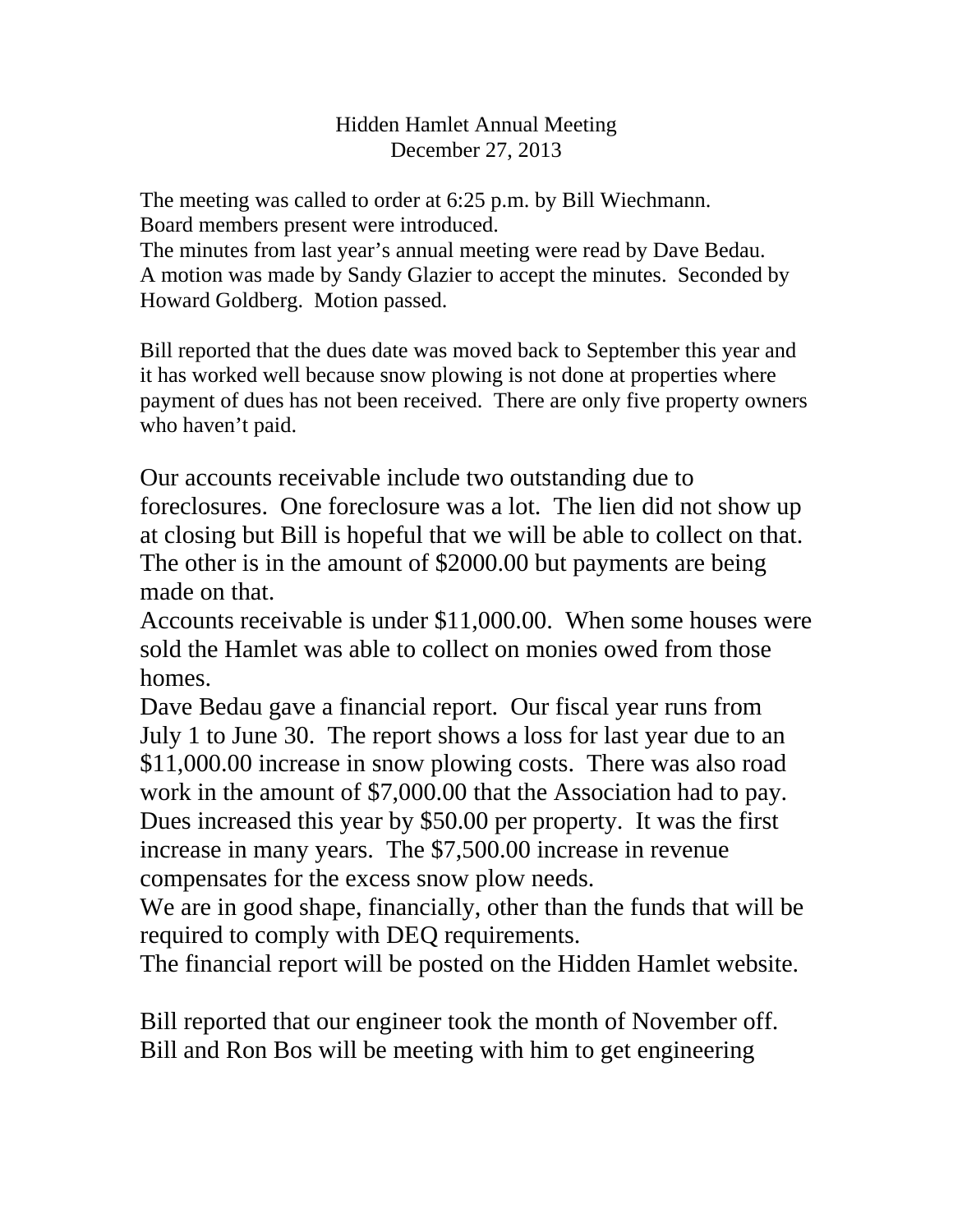drawings and cost estimates. Hopefully that information will be available by the next Board meeting.

Because we have more that 150 homes on a well we must build a reservoir. Originally the requirement was to be able to generate 500 gallons a minute for two hours for fire fighting. That would be 60,000 gallons in the reservoir. There was a fire in the Hamlet last summer. The fire hydrants were not used. The engineering firm has negotiated with DEQ to permit us to fill the reservoir to 30,000 gallons, An issue that must be addressed is what happens if the water is stagnant for five days or more.

There was a question from the floor re test period for water usage. Bill reports it wasn't done but we may still do it in the next few months. We may have an inflated usage opinion which is a nontypical case due to many part time and seasonal occupants of the Hamlet but DEQ is applying a book usage. The DEQ used a 10 year average of water usage in the Hamlet to determine their requirements for us. Within the past 10 years we were losing 100,000 gallons of water a day because of the old water lines which were leaking. Since the water lines have been redone that figure has dropped significantly. There may be leaks in lines between houses and road connections but not in our main lines. Some of the homeowner lines are 60 years old. Joel Woods thinks it's still possible to beat the DEQ requirement of installing a pump by 2015. Bill is not optimistic about this possibility.

A motion was made to continue Mike Barr and Howard Goldberg as members of the Board. The motion was seconded and approved.

The Hidden Hamlet website is up and running. The web address is www.hiddenhamlet.com. The minutes from all meetings will be posted on the website. We are trying to move to paperless service. We still have 43 owners who have not supplied us with e-mail addresses. It saves the Association money to be able to e-mail minutes and reminders. If you have any corrections to the